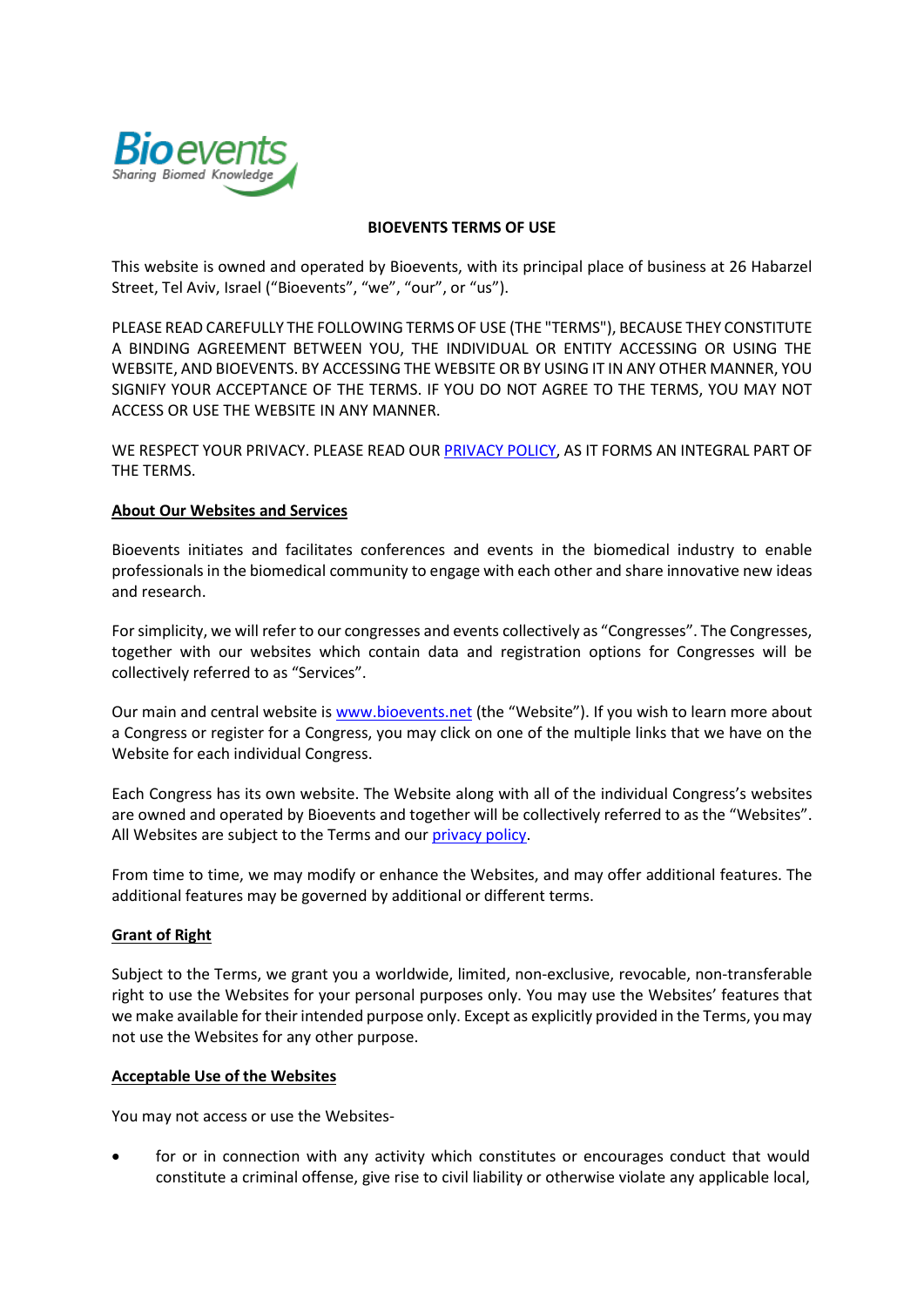state, national, foreign law or industry standard, including, without limitation, any applicable laws and regulations governing intellectual property, privacy, defamation, fraud, mass email, spam, harassment, obscenity, hate-speech, export control, consumer protection, unfair competition and false advertising, or any other deceptive practices;

- to upload, post, email, transmit, record, provide a recording, or otherwise make available any information and materials that infringe a third-party's right, especially privacy, publicity and intellectual property rights; software viruses, trojan horses, worms, and any other malicious application to computers and networks;
- to develop or create a similar or competitive product or service to the Websites.

From time to time, we may publish additional Websites usage guidelines. You hereby undertake to abide by these guidelines. You further undertake to comply with all applicable laws and regulations.

# **Restrictions**

YOU MAY NOT USE THE WEBSITES FOR ANY COMMERCIAL OR BUSINESS PURPOSE THAT IS NOT EXPRESSLY PERMITTED BY THE TERMS, INCLUDING, BUT NOT LIMITED TO, PROVIDING THE WEBSITES TO THIRD-PARTIES BY RESELLING, LICENSING, RENTING, LEASING, TRANSFERRING, LENDING, TIMESHARING, ASSIGNING, MIRRORING, REDISTRIBUTING OR DISPLAYING THE WEBSITES, OR ANY PART THEREOF, WITHOUT OUR PRIOR WRITTEN AND EXPLICIT PERMISSION.

Without limiting the aforesaid, you may not-

- modify any material or content we make available on the Websites, except as expressly permitted under the terms;
- engage in or attempt to engage in any form of testing, scanning, crawling, scraping, probing, robotic navigating, bulk extracting or hacking the Websites;
- interfere with, burden or disrupt the functionality of the Websites;
- circumvent, impair or manipulate the operation of the Websites;
- work around or circumvent any technical limitations in the Websites or use any tool to enable features or functionalities that are otherwise disabled, inaccessible or undocumented in the Websites;
- embed, frame or otherwise link directly to the Websites, from any other web-page, application or other resource, without our prior written permission;
- engage in any false, misleading or deceptive acts or practices involving the Websites or your identity, agency or affiliation with any person or entity;
- breach the security of the Websites, or any network or server used by the Websites.

Please note that we may, at any time and at our sole discretion, delete any material from our servers, in whole or in part.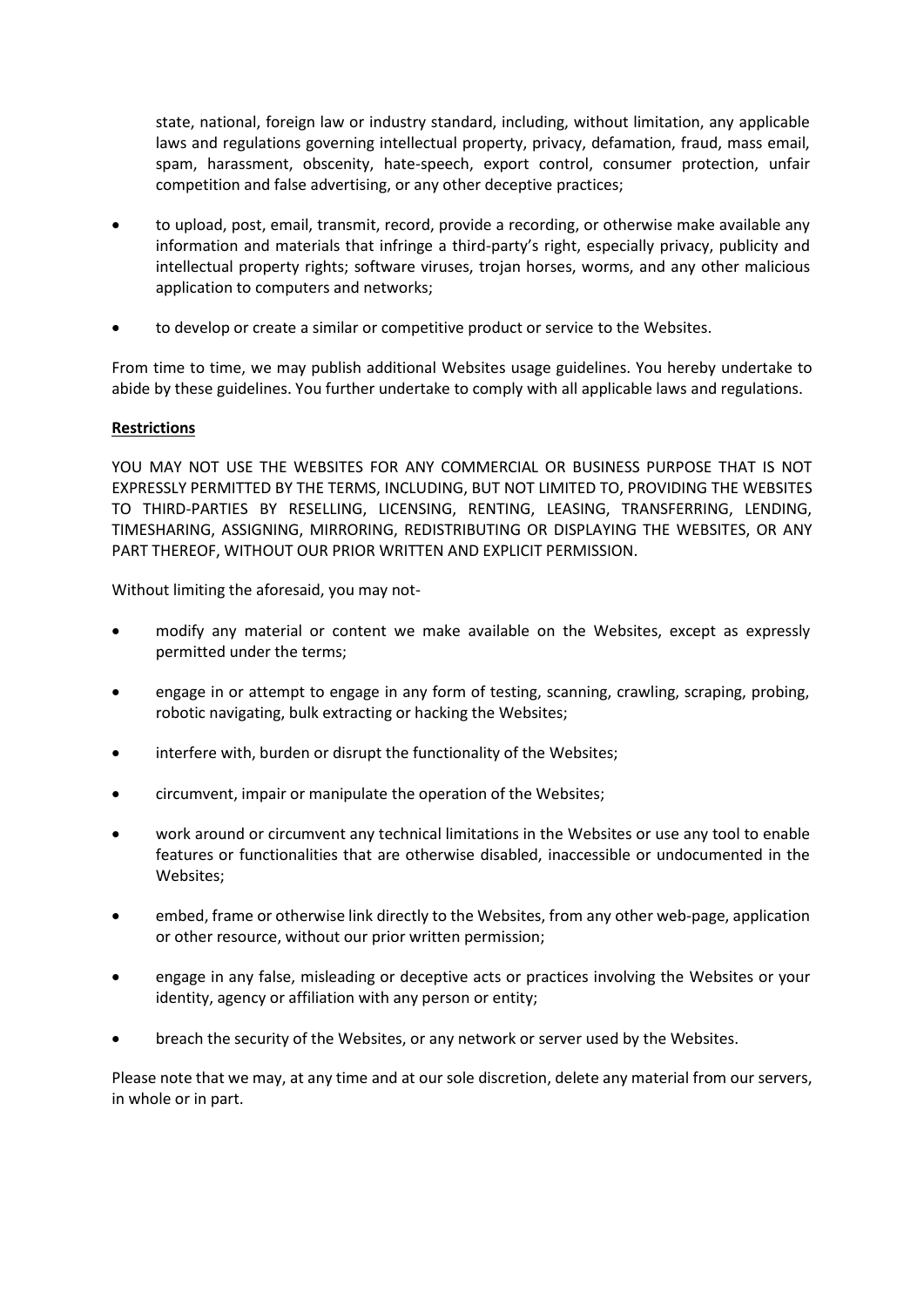### **Requests to Remove Content**

We respect the rights of our users and any other person. Hence, if you believe that your rights are abused on the Websites, please contact us at [info@bioevents-congress.com.](mailto:info@bioevents-congress.com) We may ask you to provide us with additional information that we need in order to process your complaint. We will make reasonable efforts to review your complaint and respond promptly. Please note that we will not respond to anonymous complaints.

## **Correction of Errors**

We make efforts to ensure the reliability and availability of the Websites. However, errors, mistakes, and malfunctions may occur from time to time. Please help us to maintain a high level of service by contacting us at [info@bioevents-congress.com](mailto:info@bioevents-congress.com) and report about these errors, mistakes, or malfunctions.

## **Links**

The Websites may contain links to other websites, information, or content provided by third-parties. We do not operate or monitor these third-party websites and content. You may find them, or the information and content posted therein, not compatible with your requirements, objectionable, annoying, improper, unlawful or immoral.

By linking to a certain website, we do not endorse, sponsor its content, or confirm its accuracy, credibility, authenticity, reliability, validity, integrity, or legality. We assume no responsibility for such third-party websites or content, their availability, or any transactions made between you and such third-party websites.

We will not be liable, directly or indirectly, for any damage or loss caused or alleged to be caused by or in connection with your use of or reliance on any such content, goods, or services available on or through any third-party websites or content.

## **Intellectual Property**

All rights, titles, and interests in and to the Websites, including without limitation any articles, images, audio, video, graphic design, data and its processing, source code, markup code, and any other detail concerning the Websites' operations, including, without limitation, patents, copyrights, trademarks, trade names, service marks, trade secrets, work methods, processes, and other intellectual property rights, whether registered or not, and any goodwill associated therewith, are owned by, or licensed to Bioevents and/or its affiliates.

Unless as expressly provided under the Terms, we do not grant you any rights to patents, copyrights, trademarks (whether registered or unregistered), trade names, trade secrets, domain names, or any other rights, functions, or licenses with respect to the Websites.

Unless as expressly permitted in the Terms, you may not copy, distribute, display or perform publicly, sublicense, decompile, disassemble, reduce to human readable form, execute publicly, make available to the public, adapt, make commercial use, process, compile, translate, sell, lend, rent, reverse engineer, combine with other software, modify or create derivative works of the Websites or any part thereof, either by yourself or by a third-party on your behalf, in any way or by any means, including, but not limited to, electronic, mechanical or optical means, without our prior express written authorization.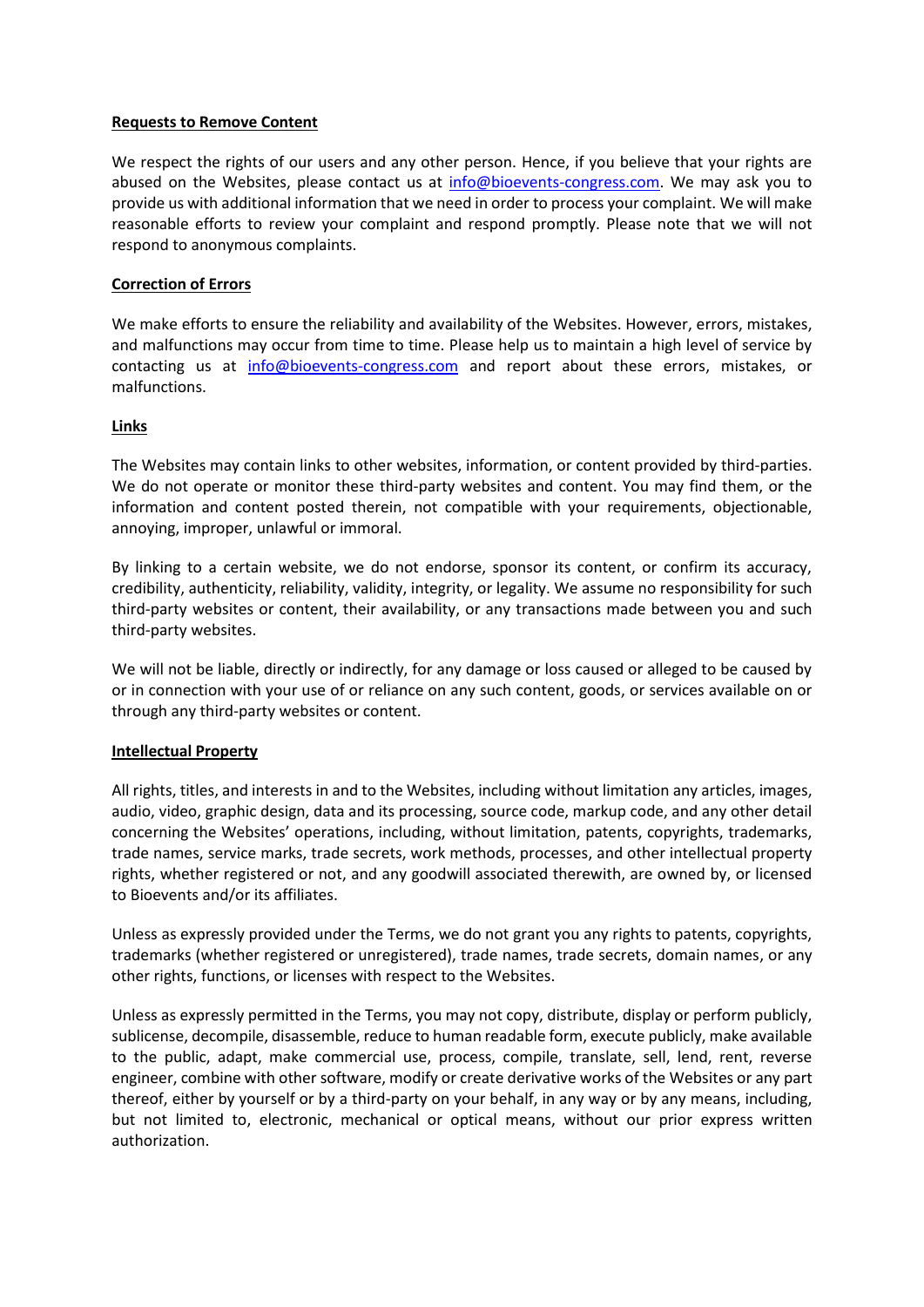Trademarks in the Websites, whether registered or not, Bioevents and/or its affiliates' names and logos, as well as the Websites' domain names – are our sole property. You may not use them, or any confusingly similar mark or text, without our prior express written consent.

We do not claim ownership over your information. However, you hereby grant us a license and permission, which survive any termination of the Terms, to use and process any information you share with us through our Websites and Services, for the purposes under the Terms and our [privacy policy.](http://attwc2019.sitestudio.co.il/Sites/510/Editor/Documents/Bioevents%20Privacy%20Policy%2021NOV2018.pdf)

## **Changes and Availability**

We may from time to time change the Websites' structures, layouts, designs or displays, as well as the scope and availability of the information and content therein, without giving any prior notice. Changes of these characters by their very nature are likely to result in glitches or cause inconvenience. We will not be held responsible for any outcome of these changes, and failures resulting from them.

# **Termination of Websites' Operation**

We may, at any time and at our sole discretion, discontinue, temporarily or permanently, the operation of the Websites, or any part thereof, without prior notice. As such, and to the maximum extent permitted by applicable law, we may block, remove, or delete any content from the Websites without maintaining any backup copy.

# **Changes to Terms**

From time to time, we may change the Terms to meet technical, operational, and legal changes. We will post a notice about changes made to the Terms on the Websites and, where required by applicable law, also send you a notice by email, within a reasonable time, before these changes take effect. By continuing to use the Websites after the new changes have taken effect, you indicate your agreement to such changes.

## **Disclaimer of Warranty**

YOU ACKNOWLEDGE AND AGREE THAT THE WEBSITES ARE PROVIDED FOR USE "AS IS", WITHOUT ANY WARRANTIES OF ACCURACY, RELIABILITY, LIKELY-RESULT, MERCHANTABILITY, FITNESS FOR A PARTICULAR PURPOSE, NON-INFRINGEMENT, COMPATIBILITY, SECURITY, OR BEING UP-TO-DATE. ANY USAGE OF THE WEBSITES IS AT YOUR SOLE AND EXCLUSIVE RISK.

TO THE MAXIMUM EXTENT PERMITTED BY LAW, WE EXPRESSLY DISCLAIM ANY AND ALL WARRANTIES, CONDITIONS, REPRESENTATIONS, AND GUARANTEES WITH RESPECT TO THE WEBSITES, THE ACCURACY, RELIABILITY, ADEQUACY, OR COMPLETENESS OF THE WEBSITES, OR ANY OTHER MATERIAL PROVIDED BY ANY LINK TO ANOTHER WEBSITE OR SERVICE, WHETHER EXPRESS OR IMPLIED, ARISING BY LAW, CUSTOM, PRIOR ORAL OR WRITTEN STATEMENTS, OR OTHERWISE, INCLUDING WITHOUT LIMITATION, ANY WARRANTY OF MERCHANTABILITY, LIKELY-RESULT, FITNESS FOR A PARTICULAR PURPOSE OR NON-INFRINGEMENT.

NO REPRESENTATION OR OTHER AFFIRMATION OF FACT, INCLUDING WITHOUT LIMITATION, STATEMENTS REGARDING CAPACITY, SUITABILITY FOR USE, OR PERFORMANCE OF THE WEBSITES WHETHER MADE BY OUR EMPLOYEES OR OTHERWISE, WHICH IS NOT CONTAINED IN THE TERMS, WILL BE DEEMED TO BE A WARRANTY BY US FOR ANY PURPOSE, OR GIVE RISE TO ANY LIABILITY OF US WHATSOEVER.

We will make efforts to run the Websites efficiently and accessible at all times. However, the Websites' operation is dependent upon various factors such as software, hardware, and communication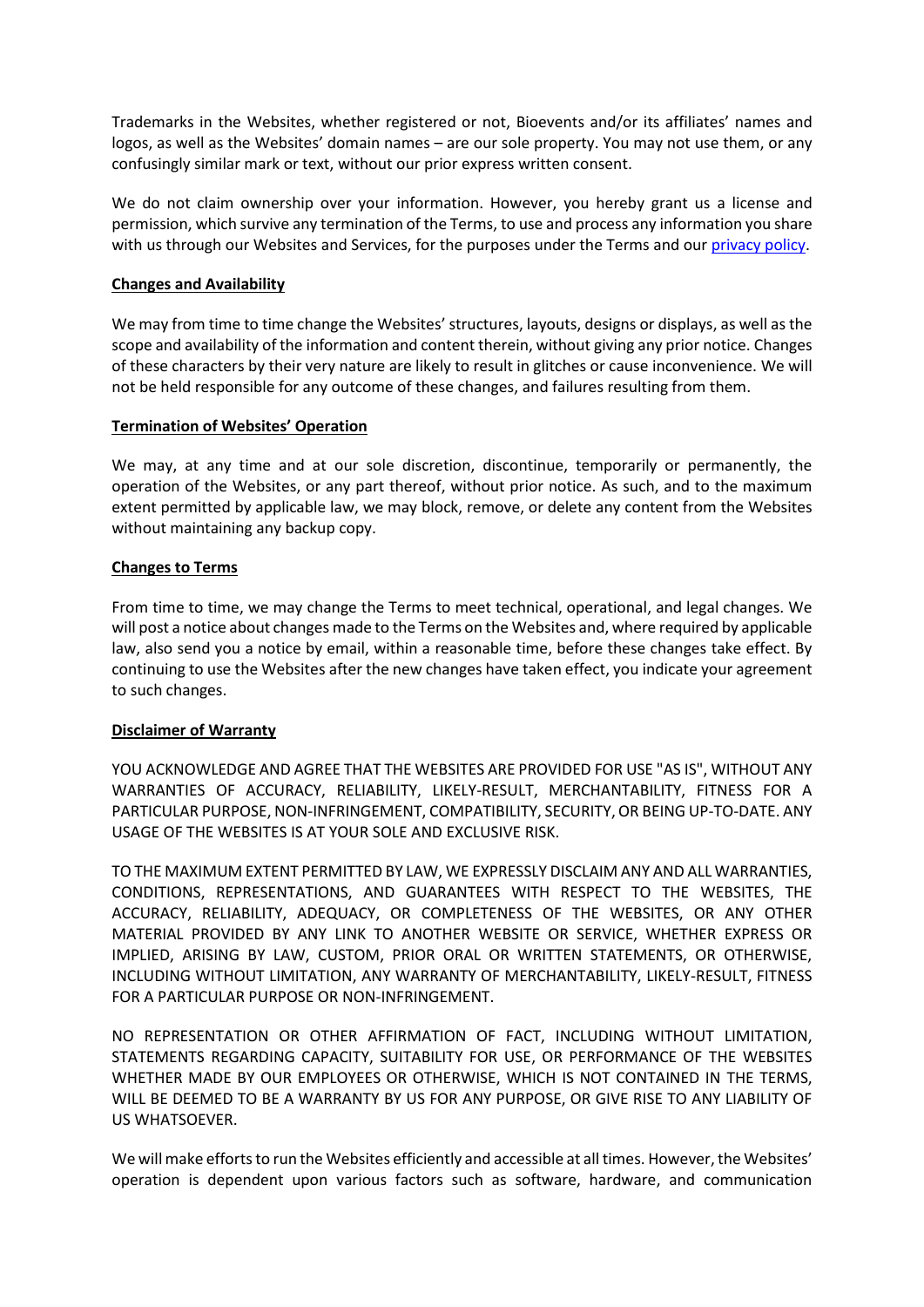networks. By their nature, these factors are not fault free. We do not warrant that the Websites will operate in an uninterrupted or error-free manner, or that the Websites will always be available, free from all harmful components, or that at all times the Websites will completely safe, and secured from unauthorized access to our computers, immune from damages, free of malfunctions, bugs or failures, including but not limited to, hardware failures, software failures and software communication failures, originating either in us or any other service provider. Such incidents will not be considered as a breach of the Terms.

# **Limitation of Liability**

WE, AND OUR EMPLOYEES, DIRECTORS, SHAREHOLDERS, ADVISORS, OR ANYONE ACTING ON OUR BEHALF WILL NOT BE LIABLE TO YOU OR TO ANY OTHER PERSON WITH RESPECT TO THE WEBSITES' PROPERTIES, ABILITIES, LIMITATIONS, FITNESS TO YOUR NEEDS, OR WITH RESPECT TO ANY CONTENT AVAILABLE ON OR UNAVAILABLE THROUGH THE WEBSITES AND/OR THE SERVICES.

WE, AND OUR EMPLOYEES, DIRECTORS, SHAREHOLDERS, ADVISORS, OR ANYONE ACTING ON OUR BEHALF, WILL NOT BE LIABLE FOR ANY DIRECT, INDIRECT, INCIDENTAL OR CONSEQUENTIAL DAMAGE, OR ANY OTHER DAMAGE, AND LOSS (INCLUDING LOSS OF PROFIT AND LOSS OF DATA), COSTS, EXPENSES AND PAYMENTS, EITHER IN TORT, CONTRACTUAL, OR IN ANY OTHER FORM OF LIABILITY, ARISING FROM, OR IN CONNECTION WITH THE USE OF, OR THE INABILITY TO USE THE WEBSITES, OR FROM ANY FAILURE, ERROR, OR BREAKDOWN IN THE FUNCTION OF THE WEBSITES, OR FROM ANY FAULT OR ERROR MADE BY OUR STAFF OR ANYONE ACTING ON OUR BEHALF, OR FROM YOUR OWN RELIANCE ON THE CONTENT OR ON MATERIAL ORIGINATING FROM THIRD-PARTIES, OR FROM ANY COMMUNICATION WITH US OR WITH OTHER USERS IN CONNECTION WITH THE WEBSITES – WHETHER OR NOT WE HAVE BEEN ADVISED OF THE POSSIBILITY OF SUCH DAMAGE, LOSS, COSTS, EXPENSES OR PAYMENTS.

## **Indemnification**

You will indemnify, defend, and hold harmless us, our employees, directors, shareholders, advisors, or anyone acting on our behalf with respect of any claim, demand, damage, loss (including loss of profit), payment, or expense, including legal expenses and attorney fees that we incur in connection with your breach of the Terms or an unlawful or tortuous action or inaction by you with respect to the Websites and/or the Services.

## **Governing Law and Jurisdiction**

The Terms, Websites, Services, and any claim, cause of action or dispute arising out of or related thereto, will be governed solely by the laws of the State of Israel, regardless of your country of origin or where you access the Websites, and without giving effect to any conflicts of law principles, which would result in the application of the laws of a jurisdiction other than the State of Israel.

The competent courts in Tel Aviv, Israel will have sole and exclusive jurisdiction over any claim in connection with the Websites and in respect of any matter relating to the validity, applicability, performance, or interpretation of the Terms.

You hereby agree to such exclusive governing law jurisdiction, accept service of process by any means permitted by applicable law, and waive any jurisdictional, conflict of law, or venue defenses otherwise available to you.